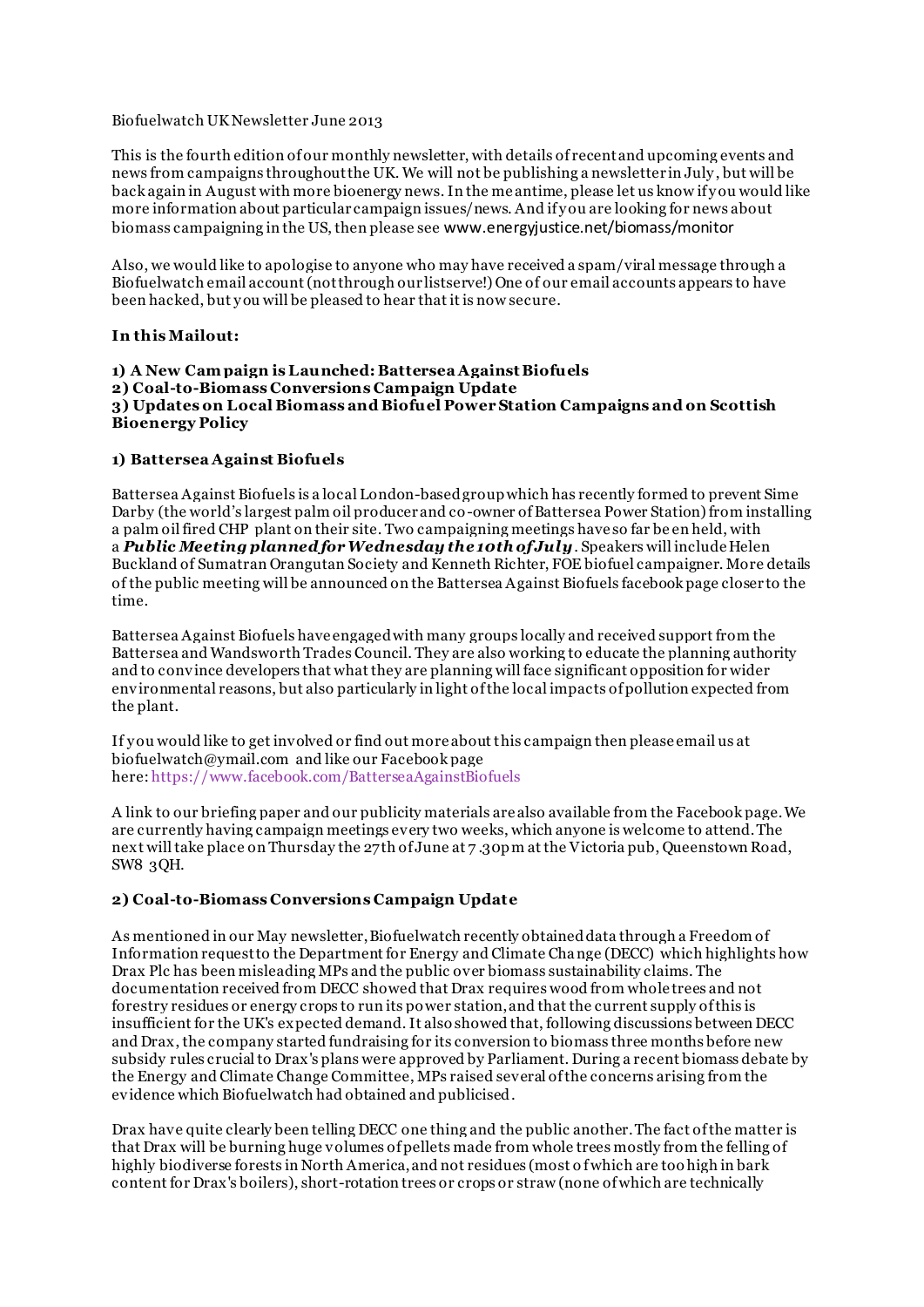suitable for coal-to-biomass conversions.)

In response to these findings, Biofuelwatch issued a press release, which you can view here: <http://www.biofuelwatch.org.uk/2013/drax-lobbying-pr/>

An article by Biofuelwatch on the subject was also published in Red Pepper entitled "Biomass: The Trojan Horse of Renewables" which can be read here [http://www.redpepper.org.uk/biomass-the](http://www.redpepper.org.uk/biomass-the-trojan-horse-of-renewables/)[trojan-horse-of-renewables/](http://www.redpepper.org.uk/biomass-the-trojan-horse-of-renewables/)

In addition to this, an article focusing on where this huge amount of biomass is going to come from to meet increasing UK demand can be read

here: [http://peopleforestsrights.wordpress.com/2013/05/24/of-biomass-energy-crops-power](http://peopleforestsrights.wordpress.com/2013/05/24/of-biomass-energy-crops-power-stations-and-deforestation/)[stations-and-deforestation/](http://peopleforestsrights.wordpress.com/2013/05/24/of-biomass-energy-crops-power-stations-and-deforestation/)

Y ou may have seen some of the attacks by the Renewable Energy Association (REA), tier Back Biomass campaign (strongly supported by Drax) and others, on the RSPB, Greenpeace and Friends of the Earth over their report *"Dirtier than* 

*Coal"*[\(http://www.rspb.org.uk/Images/biomass\\_report\\_tcm9-326672.pdf](http://www.rspb.org.uk/Images/biomass_report_tcm9-326672.pdf)), and on Professor Timothy Searchinger whose scientific findings were cited in that report. The REA's key argument against these NGOs was that *"the paper chooses one scenario, amognst the hundreds examined, that is explicitly rejected by the DECC study"*. Now we know for certain, through our Freedom of Information request, that the scenario discussed in that NGO report (wood from whole trees) is the one that applies to *all* coal-to-biomass conversions (and likely to many future dedicated biomass power stations, too) and thus to most UK biomass capacity!

We just found out that yet another coal-to-biomass conversion has received planning permission. Rugeley Power Station in Staffordshire now has permission to convert to as much as 100% wood, for which they would need to burn pellets made from 7.5 million green tonnes of wood every y ear. Rugeley Power Station is owned by GDF Suez and Mitsui & Co. So far, **three of the now six approved conversions are under way** (Drax, Tilbury B and Ironbridge). Dubiously, all of those conversions have been approved as minor alterations to planning permits by local authorities. **Rugeley Power Station now brings the projected future UK dem and for wood for electricity to around 89 m illion tonnes a y ear – alm ost 9 times as m uch as the UK's total annual wood production.**We have updated our [coal-to-biomass conversions briefing](http://www.biofuelwatch.org.uk/uk-campaign/coal-biomass-conversions/) to reflect these developments.

## **3. Update on local biom ass and biofuel power station campaigns and on Scottish Bioenergy Policy**

Following on from the Secretary of State's decision to approve Peel Energy's biomass power station in **T rafford** (reported in our May newsletter) Trafford Council has now lodged an application for a Judicial Review to challenge that decision. This is very welcome news and it is heartening to see a local authority prepared to defend the public health and interests of local communities against Peel Energy and Eric Pickles in this way . We sincerely hope the Judicial Review will be successful. For more information, please see www.breathecleanairgroup.co.uk

In **Scotland**, Grangemouth residents and campaign groups are outraged by a decision to approve a Forth Energy biomass power station. On the 3rd of June, Energy Minister Fergus Ewing announced that consent has been granted for a huge 120MWe biomass power station in Grangemouth. All members of Grangemouth Community Council have resigned following this decision. Local residents including the Grangemouth Community Council, two other nearby Community Councils as well as campaigning groups Biofuelwatch, two local Friends of the Earth groups and the River Carron Fisheries Management Group had presented detailed evidence against the plans at a Public Local Inquiry held last May .

Walter Inglis, Grangemouth resident and (until his recent resignation) Chairperson of Grangemouth community Council, said in a joint press release: "*This is a bad day for the people of Grangemouth who have worsening air quality to look forward to, but it's also a bad day for the people of Scotland because of the wider issues that affect us all. The First Minister has made commitments to climate justice that are now entirely contradic ted by the decision from the Energy Minister today.*" [\(http://www.biofuelwatch.org.uk/2013/grangemouth-residents-and-campaign-groups-outraged-by-](http://www.biofuelwatch.org.uk/2013/grangemouth-residents-and-campaign-groups-outraged-by-decision-to-approve-forth-energy-biomass-plant/)